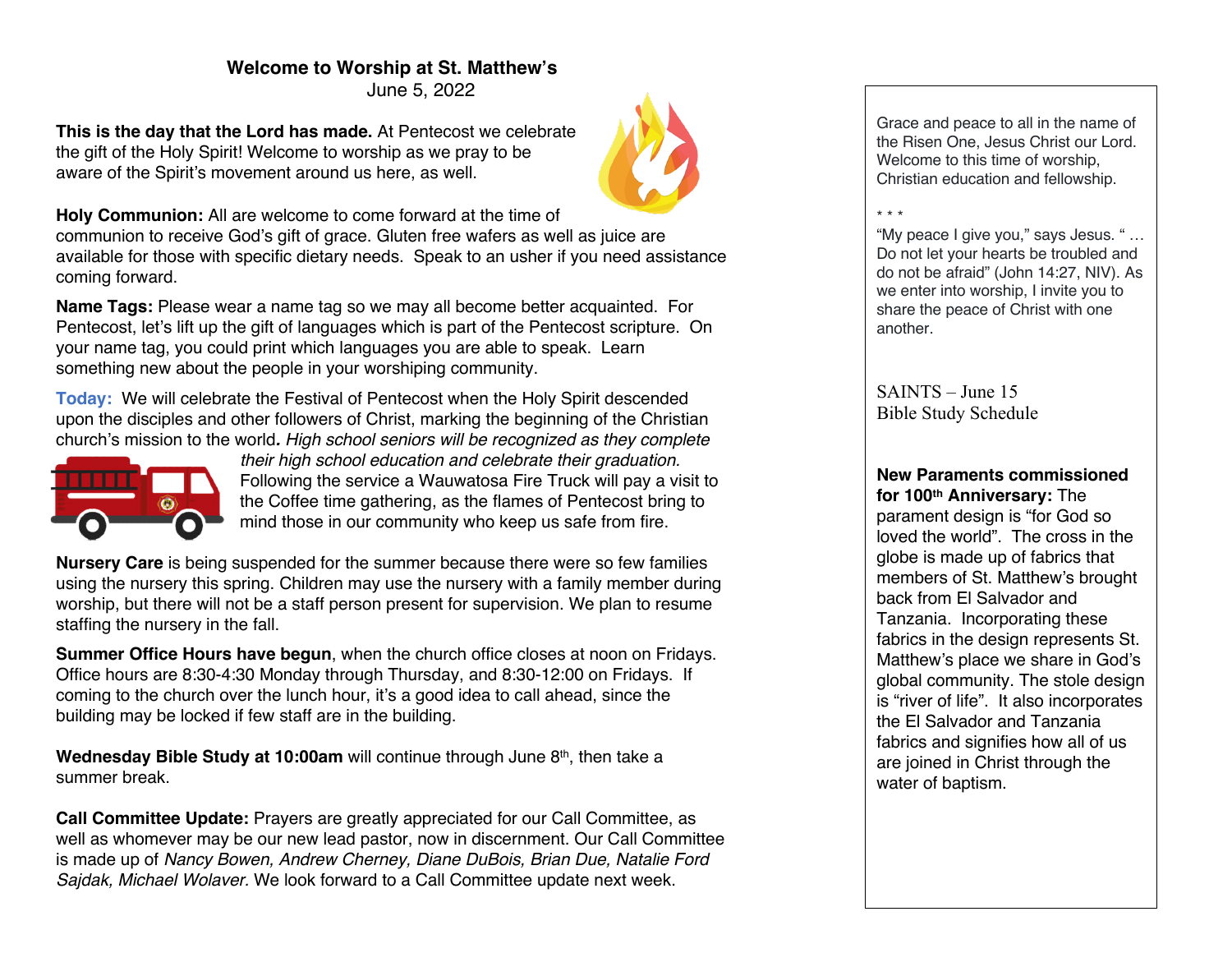# **Bulletin Announcement Insert – June 5, 2022**

#### **Adult Mission Trip 2022**

# *Come to a planning meeting on Sunday morning June 12*

It is time to bring back the Adult Mission Trip!! At this point, we think we want to go to New Orleans, LA or the panhandle of Florida. With all the recent issues they have had, SBP (St. Bernard Project) still has a need for help in those places. Tentative Dates: Last Week in September, 2022. We are planning a kickoff meeting for those who are interested in going on this trip. We will have the meeting:

**Sunday, June 12 After the 9:30 service in the conference room** This will be a self-funded trip that will not only bring together a group of adults with a common purpose but also give us time for fellowship with each other. In the meantime, if you have any questions, you can contact Al Land at mktval@wi.rr.com or Al Van Lith at al@stmattslutheran.org

#### **Saints Meeting for June:** *All older adults are invited to attend*

Wednesday – June 15, 2022, 11:30 am, "The Luckiest Boy in the World" Author Patrick McBride will be our speaker along with collaborator, twin brother, and St. Matt's member Dennis McBride. The two best friends for life collaborate to tell the story of their amazing family and how Pat became the Luckiest Boy in the World. While Dennis became a Division 1 college athlete, Pat worked in the locker rooms for 3 professional sports teams. Patrick later became a physician and professor, and Dennis a lawyer and the mayor of the authors' hometown of Wauwatosa, Wisconsin. A box lunch will be available for a suggested donation of \$10. Please sign up in advance for a lunch at the Welcome Center or in the church office.

# **It's Time To Sign Up to Help with VBS! VBS Volunteer Registration**

Join us August 1st – August 5<sup>th</sup> from 8:45-11:45 and volunteer for a faithful and fun-filled week. Click on the link below and fill out the form no later than July 18th. An individual form needs to be submitted for each volunteer. If you have any questions, you can call the church office at 414-774-0441 or email Donna Gardner Manke at donnagm@me.com. Looking forward to having you join our team! https://forms.gle/ewrjmfZTUmkfcfDo7

**VBS Sign-up for Children entering grades K4-5th grade** begins now: Registration will be open to St. Matthew's participants until June 15 and then we will open to nonmembers on June 16th. Registration is due no later than July 24th. We may need to keep our numbers to a manageable size, so please don't delay in signing up. Please note that you will need to fill out an electronic registration form for each child you would like to register. Click on link below to begin registration. Questions? Call the church office at 414-774-0441. https://forms.gle/q8Y3PWzs2m3gsbN97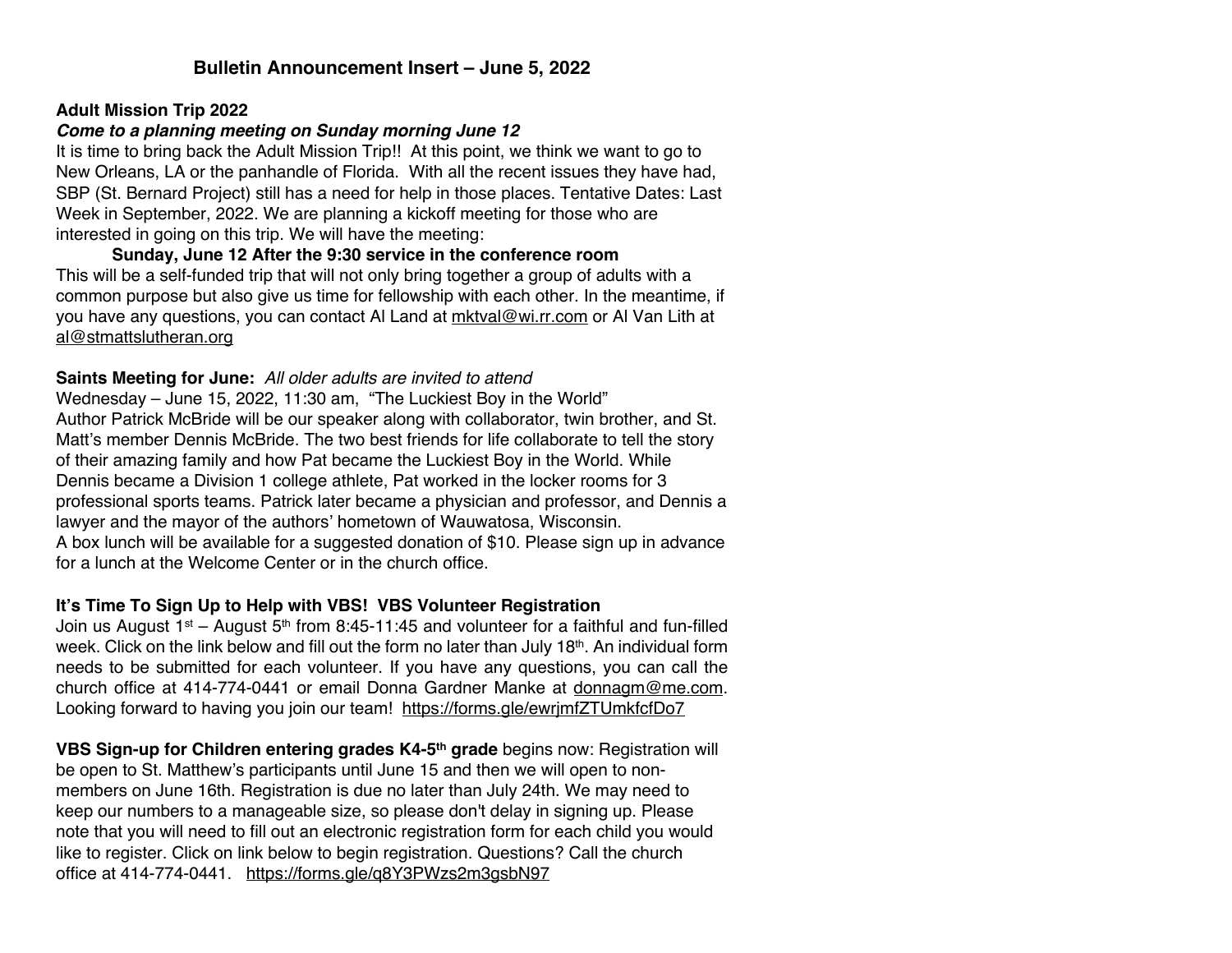

**All Together for Summer! One Worship Service at 9:30 a.m.** *Worship, Fellowship and fun on Sunday mornings this summer* Holy Communion will be celebrated each week all summer. Immediately following the worship service we will enjoy fellowship time outside that will

include coffee, a variety of treats, and activities for kids. There is outdoor seating for those wishing to stay awhile and chat. This is a great time for all of us to reconnect with one another!

**St. Matt's Meet-Ups!** Join us this summer for one or all of these casual get-togethers at area locations for the purpose of conversation, beverages, food and fun together. Everyone is welcome, and you don't have to be a member to attend. You could bring a

friend along, or attend by yourself. Here are the first two dates:

**Wednesday, June 22 at 9:00 am at Colectivo**  Coffeehouse, 68<sup>th</sup> & Wells Sts (They have more than coffee! They have other beverages and great food)



**Wednesday, July 13 at 4:00 pm (until ??) at The Landing at Hoyt Park**  Outdoor Beer Garden. Bring chairs if you'd like more comfortable seating. There is a rain date of one week later, July 20.

See the flyer at the Welcome Center or near the church office for August dates.

# **Please consider serving as a Sunday Morning Volunteer**

 In a few weeks, we will be scheduling our volunteers for September through December, 2022. We are looking for more help, in all areas.

- Acolytes
- Ushers**\*\*** *(esp. at 11:00)*
- Communion Preparers**\*\***
- Communion Assistants**\*\***
- **Readers**
- Lay Assistants
- Greeters
- Coffee Hosts
- Camera Operators**\*\*** *(\*\* = especially needed)*

For those who have not volunteered before but would like to volunteer for a position, feel free to contact the office and we can set you up for a position that best fits your abilities. Your ministries here at St. Matthew's makes us who we are. We hope you will be part of the worship services on Sundays! Contact Al Van Lith in the church office, al@stmattslutheran.org or 414-774-0441.